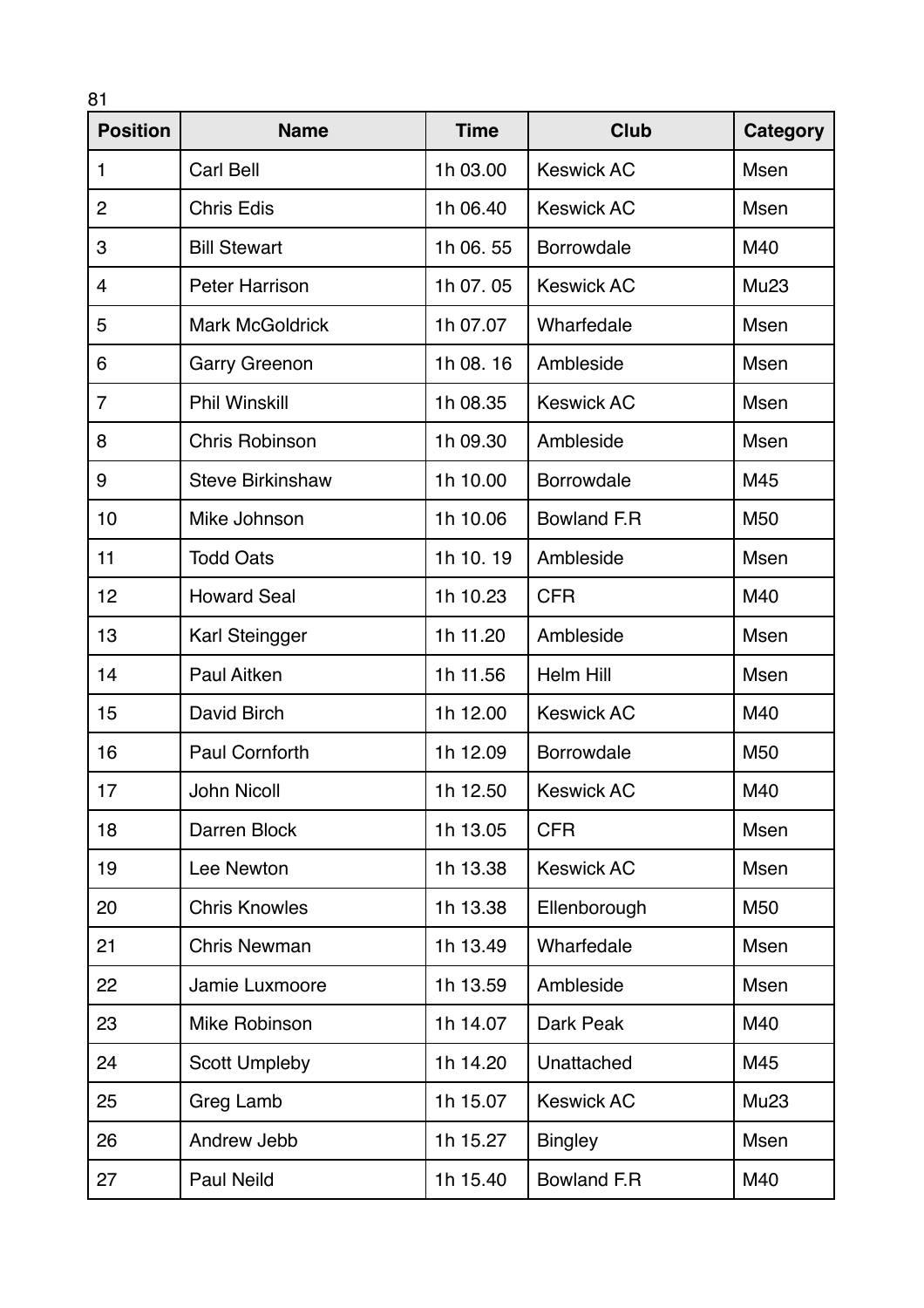| <b>Position</b> | <b>Name</b>              | <b>Time</b> | <b>Club</b>          | <b>Category</b> |
|-----------------|--------------------------|-------------|----------------------|-----------------|
| 28              | <b>Tom Gomersall</b>     | 1h 15.42    | <b>Bingley</b>       | <b>Msen</b>     |
| 29              | <b>Rebecca Sheffield</b> | 1h 15.52    | Ambleside            | Wsen            |
| 30              | <b>Paul Lambert</b>      | 1h 16.49    | Wharfedale           | M45             |
| 31              | <b>Steve Bennett</b>     | 1h 17.09    | Eden                 | M40             |
| 32              | <b>Andy Beaty</b>        | 1h 1715     | <b>CFR</b>           | M <sub>55</sub> |
| 33              | <b>Paul Barnes</b>       | 1h 17.17    | Borrowdale           | M40             |
| 34              | <b>Craig Smith</b>       | 1h 17.47    | <b>Keswick AC</b>    | M45             |
| 35              | <b>Chris Reade</b>       | 1h 18.03    | <b>Bowland F.R</b>   | M45             |
| 36              | Nigel Wood               | 1h 18.10    | <b>Coniston F.R.</b> | Msen            |
| 37              | Peg Bullen               | 1h 18.37    | <b>Keswick AC</b>    | M45             |
| 38              | Scott Keough             | 1h 19.40    | Ellenborough         | M40             |
| 39              | Roy Gibson               | 1h 19.53    | Dark Peak            | M <sub>50</sub> |
| 40              | <b>Jane Reedy</b>        | 1h 20.22    | Ambleside            | Wsen            |
| 41              | <b>Simon Dally</b>       | 1h 20.23    | <b>Bolton</b>        | M40             |
| 42              | <b>Matt Foxwell</b>      | 1h 20.24    | Kendal               |                 |
| 43              | <b>Garry Owens</b>       | 1h 20.27    | <b>NFR</b>           | M <sub>55</sub> |
| 44              | <b>Mark Harris</b>       | 1h 20.44    | Helm Hill            | M40             |
| 45              | P Pearson                | 1h 21.13    | Saltwell             | M50             |
| 46              | James Wright             | 1h 21.31    | Unattached           | <b>Msen</b>     |
| 47              | <b>Chris Suanepoel</b>   | 1h 21:34    | Unattached           | Msen            |
| 48              | <b>Garry Beardwood</b>   | 1h 21.51    | Helm Hill            | M40             |
| 49              | <b>Paul Reilly</b>       | 1h 22.12    | Coniston             | Msen            |
| 50              | <b>James Christmas</b>   | 1h 22.18    | <b>Keswick AC</b>    | Msen            |
| 51              | <b>Paul Metcalf</b>      | 1h 22.22    | Unattached           | Msen            |
| 52              | <b>Richard Todd</b>      | 1h 22.54    | Wigton               | Msen            |
| 53              | <b>Andrew Parker</b>     | 1h 23.02    | unattached           | Msen            |
| 54              | Steven O'keeffe          | 1h 23.10    | <b>CFR</b>           | M40             |
| 55              | <b>Stu Windsor</b>       | 1h 23.16    | <b>Border</b>        | M40             |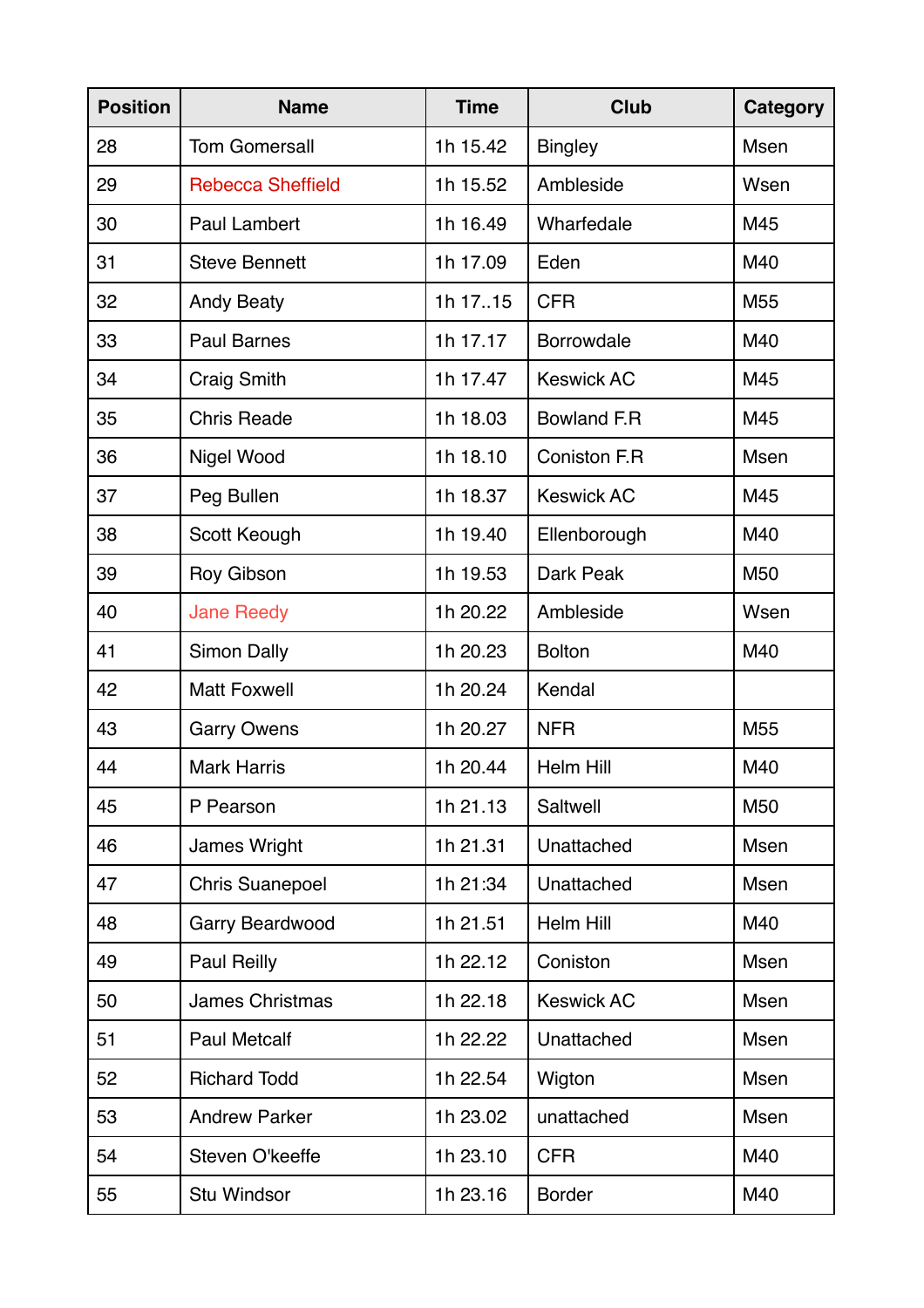| <b>Position</b> | <b>Name</b>            | <b>Time</b> | <b>Club</b>             | <b>Category</b> |
|-----------------|------------------------|-------------|-------------------------|-----------------|
| 56              | <b>Allan Miller</b>    | 1h 23.25    | Kendal                  | M <sub>55</sub> |
| 57              | Alastair Spanner       | 1h 23.48    | Unattached              | M40             |
| 58              | Lou Roberts            | 1h 24.01    | Ambleside               | M40             |
| 59              | <b>Robert Carter</b>   | 1h 24.22    | <b>Tynedale Harries</b> | M40             |
| 60              | <b>Richard Kendal</b>  | 1h 24.36    | Unattached              | <b>Msen</b>     |
| 61              | lan Horne              | 1h 24.40    | Eden                    | M45             |
| 62              | <b>Chris Harling</b>   | 1h 24.51    | Unattached              | Msen            |
| 63              | <b>Bob Jones</b>       | 1h 24.57    | <b>Keswick AC</b>       | <b>Msen</b>     |
| 64              | Pete Marston           | 1h 25.30    | <b>CFR</b>              | Msen            |
| 65              | <b>Simon Martlock</b>  | 1h 25.32    | <b>Dumfries RC</b>      | M45             |
| 66              | Keiith Loan            | 1h 25.41    | <b>Keswick AC</b>       | M <sub>55</sub> |
| 67              | <b>Hazel Robinson</b>  | 1h 25.53    | Ambleside               | W40             |
| 68              | Lyn Thompson           | 1h 26.26    | <b>Keswick AC</b>       | <b>W55</b>      |
| 69              | <b>Ricky Fee</b>       | 1h 26.33    | Unattached              | Msen            |
| 70              | <b>Stuart Edginton</b> | 1h 26.43    | <b>Keswick AC</b>       | M40             |
| 71              | <b>Karl Garside</b>    | 1h 26.45    | Unattached              | M45             |
| 72              | <b>Sam Stead</b>       | 1h 27.19    | <b>CFR</b>              | Msen            |
| 73              | Catherine Spurden      | 1h 27.37    | <b>Keswick AC</b>       | Wsen            |
| 74              | <b>Dennis Nelson</b>   | 1h 27.56    | Dallam                  | M45             |
| 75              | Liz Wilson             | 1h 28.12    | unattached              | Wsen            |
| 76              | <b>Stephen Weston</b>  | 1h 28.34    | <b>DH Runners</b>       | <b>Msen</b>     |
| 77              | <b>Stephen Dougles</b> | 1h 28.39    | Ellenborough            | Men             |
| 78              | Kathleen Aubby         | 1h 28.56    | Helm Hill               | W45             |
| 79              | David Harvey           | 1.28.56     | Pennine                 | M45             |
| 80              | <b>Neil Sidway</b>     | 1h 29.51    | <b>CFR</b>              | M50             |
| 81              | <b>Steve Jones</b>     | 1h 30.14    | <b>Keswick AC</b>       | Msen            |
| 82              | Paul Simpson           | 1h 30.24    | Kendal                  | M50             |
| 83              | <b>Kate Beatyy</b>     | 1h 31.02    | <b>CFR</b>              | <b>W50</b>      |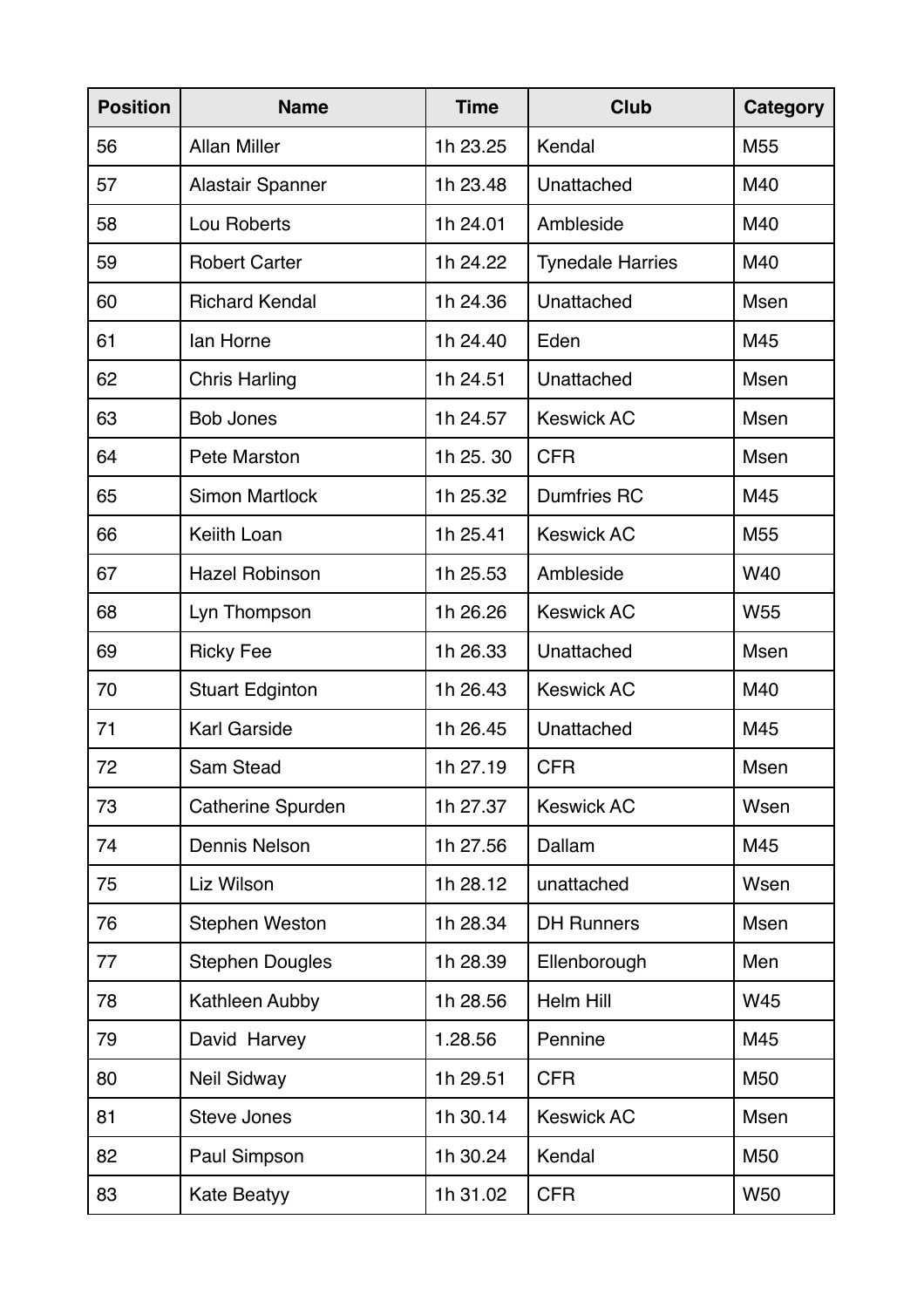| <b>Position</b> | <b>Name</b>             | <b>Time</b> | <b>Club</b>               | <b>Category</b> |
|-----------------|-------------------------|-------------|---------------------------|-----------------|
| 84              | David Gibson            | 1h 31.05    | <b>Esk Valley</b>         | <b>Msen</b>     |
| 85              | <b>Kate Ayres</b>       | 1h 31.11    | Ambleside                 | <b>W50</b>      |
| 86              | <b>Becky James</b>      | 1h 31.27    | <b>Helm Hill</b>          | Wsen            |
| 87              | <b>Anna Furrest</b>     | 1h 31.33    | Ambleside                 | W40             |
| 88              | Nikki Kay               | 1h 31.40    | <b>Lancs Constab</b>      | Wsen            |
| 89              | Lawrence Day            | 1h 31.53    | Pennine                   | <b>Msen</b>     |
| 90              | Mark Grham              | 1h 31.55    | <b>CFR</b>                | M <sub>50</sub> |
| 91              | <b>Jonathan Stubbs</b>  | 1h 32.05    | <b>Darwen Dashers</b>     | M45             |
| 92              | <b>Chris Moran</b>      | 1h 31.14    | Unattached                | <b>Msen</b>     |
| 93              | John Robinson           | 1h 32.27    | Annan                     | M <sub>55</sub> |
| 94              | <b>Kerry Cornforth</b>  | 11h 32.40   | Borrowdale                | W40             |
| 95              | <b>Shaun Hardisty</b>   | 1h 32.40    | Eden                      | M40             |
| 96              | Jayne Rigby             | 1h 32.44    | <b>Helm Hill</b>          | Wsen            |
| 97              | <b>Jack King</b>        | 1h 33.40    | <b>CFR</b>                | M65             |
| 98              | John Robson             | 1h 34,36    | Unattached                | M <sub>50</sub> |
| 99              | Sally Ward              | 1h 35.23    | Unattcahed                | <b>W50</b>      |
| 100             | Peter Reed              | 1h 35.45    | <b>NFR</b>                | M60             |
| 101             | David Johnson           | 1h 35.59    | <b>NFR</b>                | M <sub>55</sub> |
| 102             | <b>Paul Burchell</b>    | 1h 36.02    | Long Easton RC            | M <sub>50</sub> |
| 103             | Graham Eccles           | 1h 36.23    | Clayton Le Moor           | M55             |
| 104             | Craig Baricom           | 1h 36.27    | Unattached                | M40             |
| 105             | <b>Mike Cottrill</b>    | 1h 36.43    | Unattched                 | Msen            |
| 106             | Marie Robson            | 1h 36.47    | Helm Hill                 | W45             |
| 107             | <b>Hugh Stirling</b>    | 1h 36.50    | Unattached                | M50             |
| 108             | <b>Ashley Hardwell</b>  | 1h 37.09    | Unattached                | M <sub>50</sub> |
| 109             | <b>Nick Hambrey</b>     | 1h 37.29    | Kendal                    | M60             |
| 110             | <b>Trevor Wakenshaw</b> | 1h 38.15    | <b>North Shields Poly</b> | M45             |
| 111             | Amanda Burron           | 1h 38 22    | Helm Hilll                | Wsen            |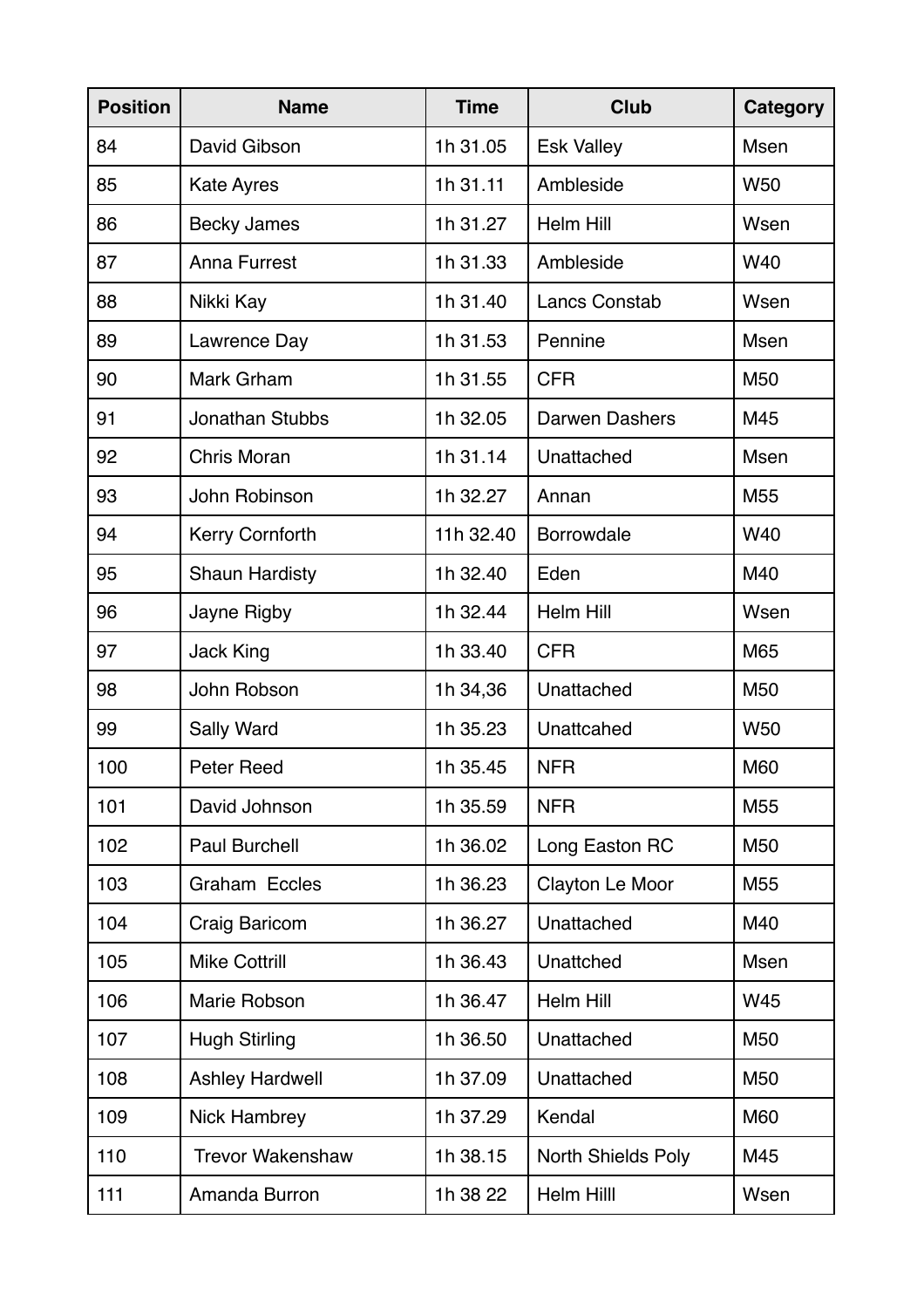| <b>Position</b> | <b>Name</b>              | <b>Time</b> | <b>Club</b>       | <b>Category</b> |
|-----------------|--------------------------|-------------|-------------------|-----------------|
| 112             | David Geragty            | 1h 38.29    | Unattached        | Msen            |
| 113             | <b>Trevor Symonds</b>    | 1h 38.29    | <b>FRA</b>        | M <sub>55</sub> |
| 114             | <b>Graeme Fox</b>        | 1h 38 51    | Ellenborough      | Msen            |
| 115             | <b>Jim Fisher</b>        | 1h 38.57    | Howgill           | M50             |
| 116             | Les Backer               | 1h 39.00    | <b>CFR</b>        | M45             |
| 117             | Jennie Chaterley         | 1h 39.07    | <b>CFR</b>        | W40             |
| 118             | <b>Victoria Ware</b>     | 1h 39.25    | Unattached        | Wsen            |
| 119             | <b>John Moss</b>         | 1h 39.51    | Unattached        | M45             |
| 120             | <b>Antony Murray</b>     | 1h 39.53    | Eden              | Msen            |
| 121             | <b>Graham Seddon</b>     | 1h 40.10    | Unattached        | M <sub>50</sub> |
| 122             | <b>Mel Bradley</b>       | 1h 40.57    | <b>CFR</b>        | <b>W50</b>      |
| 123             | <b>Garrry Dowthwaith</b> | 1h 41.07    | Dallam            | M <sub>55</sub> |
| 124             | <b>Stephen Watson</b>    | 1h 42.16    | Dallam            | M40             |
| 125             | Anna Blackburn           | 1h 42.25    | <b>CFR</b>        | <b>W50</b>      |
| 126             | Emma Cooper              | 1h 42.51    | Eden              | Wsen            |
| 127             | Ange Jackson             | 1h 43.12    | <b>CFR</b>        | Wsen            |
| 128             | <b>Cath Musetti</b>      | 1h 43.39    | Ambleside         | W45             |
| 129             | <b>Michael Salkeld</b>   | 1h 43.41    | Unattached        | Msen            |
| 130             | <b>Justin Hale</b>       | 1h 43.47    | Unattached        | M45             |
| 131             | <b>Andrew Githins</b>    | 1h 44.14    | <b>Black Comb</b> | M50             |
| 132             | Gill Douglas             | 1h 45.58    | Eden              | <b>W50</b>      |
| 133             | Jenny Russell            | 1h 45.58    | Unattached        | W40             |
| 134             | David-John Carruthers    | 1h 46.54    | <b>CFR</b>        | Msen            |
| 135             | Sandra Mastonn           | 1h 46.57    | <b>CFR</b>        | <b>W50</b>      |
| 136             | <b>Jason Fisher</b>      | 1h 47.27    | Unattacher        | M45             |
| 137             | Lindsay Buck             | 1h 47.27    | <b>CFR</b>        | <b>W50</b>      |
| 138             | <b>Glyn Casswell</b>     | 1h 48.10    | Quakers RC        | M40             |
| 139             | <b>NIck Moore</b>        | 1h 48.16    | <b>CFR</b>        | M50             |